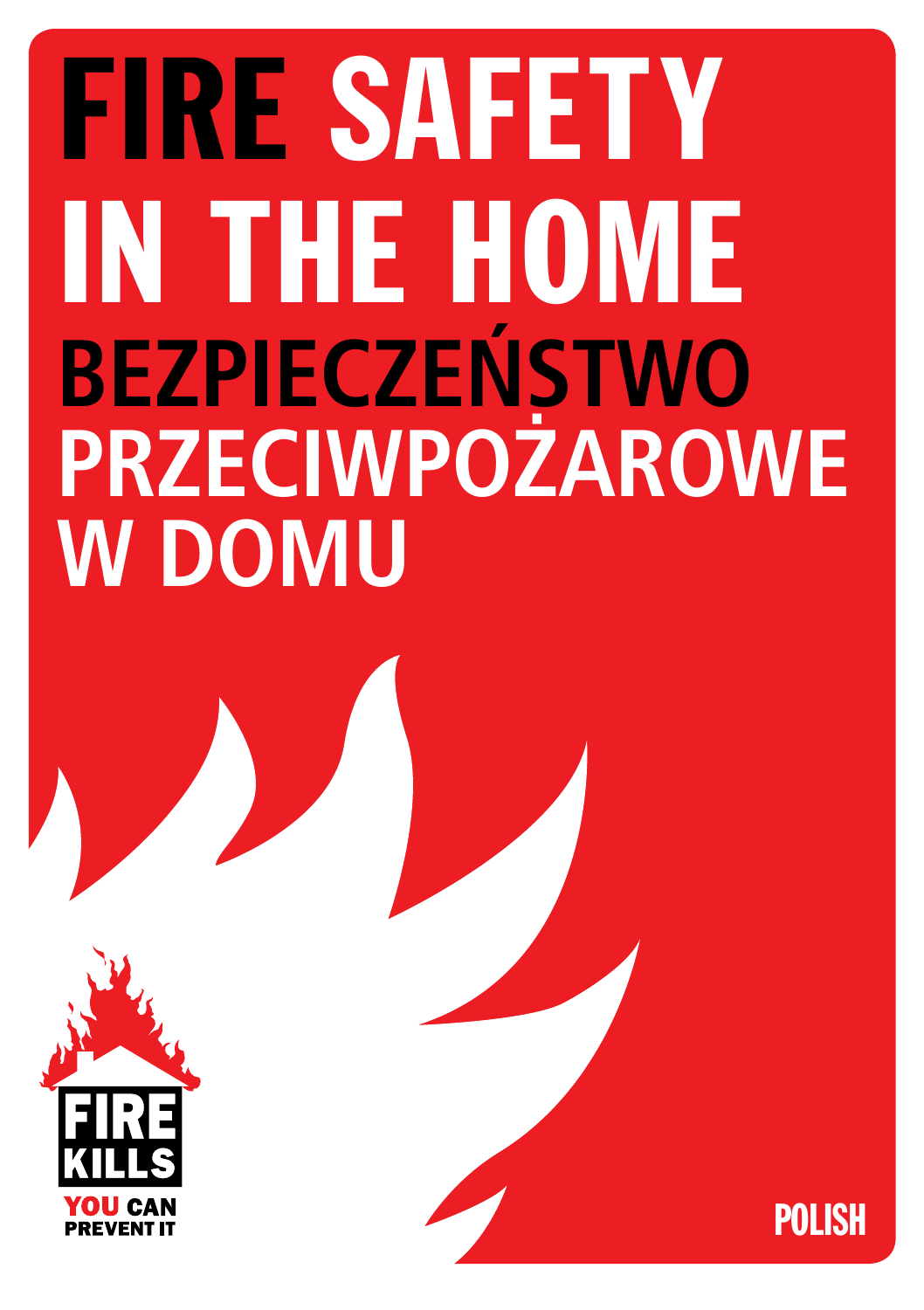

#### **Did you know…?**

- You're four times more likely to die in a fire if you don't have a smoke alarm that works.
- Around half of home fires are caused by cooking accidents.
- Two fires a day are started by candles.
- Every six days someone dies from a fire caused by a cigarette.
- About two fires a day are started by heaters.
- Faulty electrics (appliances, wiring and overloaded sockets) cause around 6,000 fires in the home across the country every year.

#### **Czy wiesz, że...**

- Istnieje dwukrotnie większe prawdopodobieństwo poniesienia śmierci w pożarze jeśli w domu nie ma sprawnego czujnika dymu.
- Prawie połowa pożarów w domach spowodowana jest wypadkami podczas gotowania.
- Palące się świece są przyczyną dwóch pożarów dziennie.
- Co sześć dni ktoś ginie w pożarze spowodowanym przez papierosy.
- Około dwóch pożarów dziennie powodowanych jest przez grzejniki.
- Wadliwa instalacja elektryczna (urządzenia, okablowanie i przeciążone gniazdka elektryczne) jest przyczyną ponad 6000 pożarów rocznie w domach na terenie całego kraju.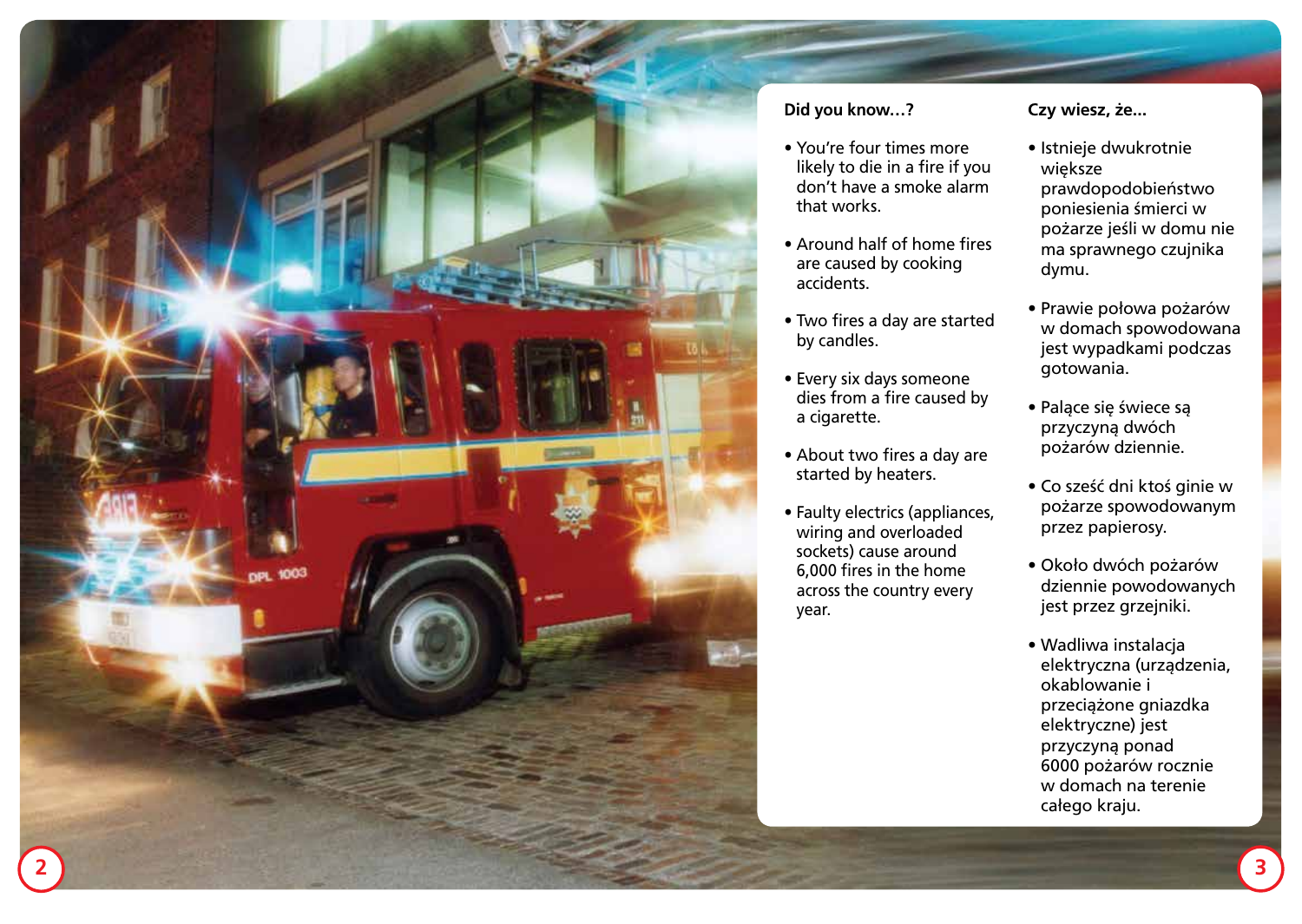# **PROTECT YOUR** HOME WITH SMOKE **ALARMS**

**The easiest way to protect your home and family from fire is with working smoke alarms.**

**Get them. Install them. Test them. They could save your life.**



**CZUJNIKI DYMU STANOWIĄ ZABEZPIECZENIE DOMU**

> **Sprawne czujniki dymu stanowią najprostsze zabezpieczenie domu i rodziny.**

**Należy je zakupić, zamontować i przetestować. Czujniki mogą uratować życie.**

#### **Choosing your smoke alarms**

- Fit at least one smoke alarm on every level of your home.
- Smoke alarms are cheap and easy to install.
- They are available from DIY stores, electrical shops and most high street supermarkets.
- There are a variety of different models to choose from. Your local fire and rescue service will be happy to give you advice on which one is best suited for you.
- Ten-year sealed battery smoke alarms are the best option. They are slightly more expensive, but you save on the cost of replacing batteries.
- Look out for one of these symbols, which shows the alarm is approved and safe.

**A WORKING** A WORKING<br>SMOKE ALARM SMONE SAVE YOUR LIFE

• Zamontuj co najmniej jeden czujnik dymu na każdym piętrze swojego domu.

**Wybór czujników** 

**dymu**

- Czujniki dymu są niedrogie i proste w montażu.
- Czujniki można zakupić w sklepach dla majsterkowiczów, sklepach z artykułami elektrycznymi oraz w większości supermarketów.
- Istnieje szeroka gama modeli do wyboru. Miejscowa straż pożarna chętnie służy pomocą w wyborze najstosowniejszego modelu.
- Najlepszy wybór stanowią czujniki wyposażone w dziesięcioletnie, hermetycznie uszczelnione akumulatory. Są one trochę droższe, można jednak zaoszczędzić na wymianie baterii.
- Należy szukać czujników oznaczonych jednym z przedstawionych symboli, które świadczą o tym, że czujnik jest atestowany i bezpieczny.

**SPRAWNY CZUJNIK DYMU MOŻE URATOWAĆ ŻYCIE**

#### **Top tip Ważna wskazówka**



#### **Fit smoke alarms Zamontuj czujniki dymu**



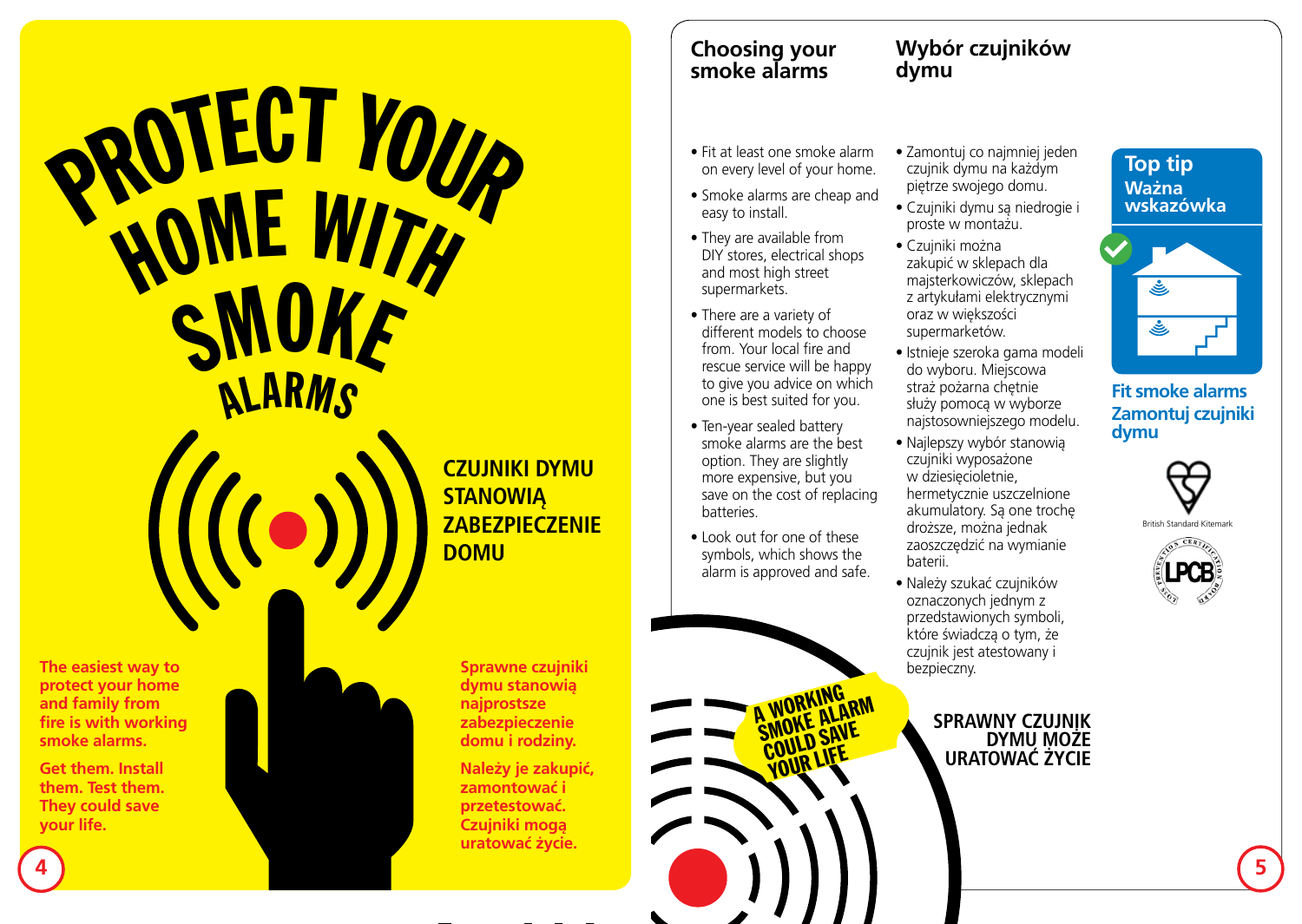#### **How to make sure your smoke alarms work**

#### **Test your smoke alarms at least monthly.**

- If any of your smoke alarms have a one year battery, make sure it is changed every year. Only take the battery out when you need to replace it.
- Never disconnect or take the batteries out of your alarm if it goes off by mistake.
- Standard battery operated alarms are the cheapest option, but the batteries need to be replaced every year.
- A lot of people forget to test the batteries, so longer life batteries are better.
- Mains-powered alarms are powered by your home power supply. They need to be installed by a qualified electrician, but like battery alarms, they do require testing.
- Testing smoke alarms tests the smoke sensor as well as the power supply and/or battery.
- You can even have linked alarms installed, so that when one alarm detects a fire they all go off together. This is useful if you live in a large house or over several levels.

 Strobe light and vibrating-pad alarms are available for those who are deaf or hard of hearing. Contact the Action on Hearing Loss Information Line on **0808 808 0123** or textphone **0808 808 9000**.

#### **Jak upewnić się, że czujniki dymu są sprawne**

#### **Czujniki dymu należy testować co najmniej raz w miesiącu.**

- Czujniki wyposażone w baterie z rocznym terminem ważności powinny być wymieniane co rok. Baterie należy usuwać wyłącznie w celu ich wymiany.
- Nigdy nie należy rozłączać ani usuwać baterii z czujnika, który uruchomi się przez przypadek.
- Czujniki dymu wyposażone w standardowe baterie stanowią najtańszą opcję, baterie muszą być jednak wymieniane co roku.
- Wiele osób zapomina o sprawdzeniu baterii, dlatego najlepiej wybierać baterie o przedłużonej trwałości.
- Czujniki sieciowe zasilane są z domowej sieci elektrycznej. Muszą być one instalowane przez wykwalifikowanego elektryka i powinny być testowane tak, jak czujniki wyposażone w baterie.
- Test polega na sprawdzeniu czujnika oraz zasilania i/lub baterii.
- Zainstalowane czujniki dymu można połączyć ze sobą. Kiedy jeden z nich wykryje ogień, pozostałe również zostaną wtedy uruchomione. Może okazać się to użyteczne w dużych lub kilkupiętrowych domach.

#### Dla osób niesłyszących lub

niedosłyszących dostępne są alarmy świetlne lub wibracyjne. Należy skontaktować się z infolinią dla osób z zaburzeniami słuchu (ang. Action on Hearing Loss Information Line) pod numerem telefonu **0808 808 0123** lub

# **Top tip Ważna wskazówka**



**Test it Przetestuj czujnik**

#### **Fitting your smoke alarms**

**The ideal position is on the ceiling, in the middle of a room, and on the hallway and landing, so you can hear an alarm throughout your home.**

- Don't put alarms in or near kitchens or bathrooms where smoke or steam can set them off by accident.
- If it is difficult for you to fit smoke alarms yourself contact your local fire and rescue service for help. They'll be happy to install them for you.

#### **Montaż czujników dymu**

**Najlepszym miejscem na umieszczenie czujnika dymu jest środkowa część sufitu w pokoju, na korytarzu i na półpiętrze, aby można było usłyszeć alarm z każdego miejsca w domu.**

- Nie należy umieszczać czujników w kuchni i w łazience, ani w ich pobliżu, ponieważ dym i para mogą je uruchomić przypadkowo.
- W razie trudności z samodzielnym montażem czujników można zwrócić się do miejscowej straży pożarnej, która chętnie służy pomocą.



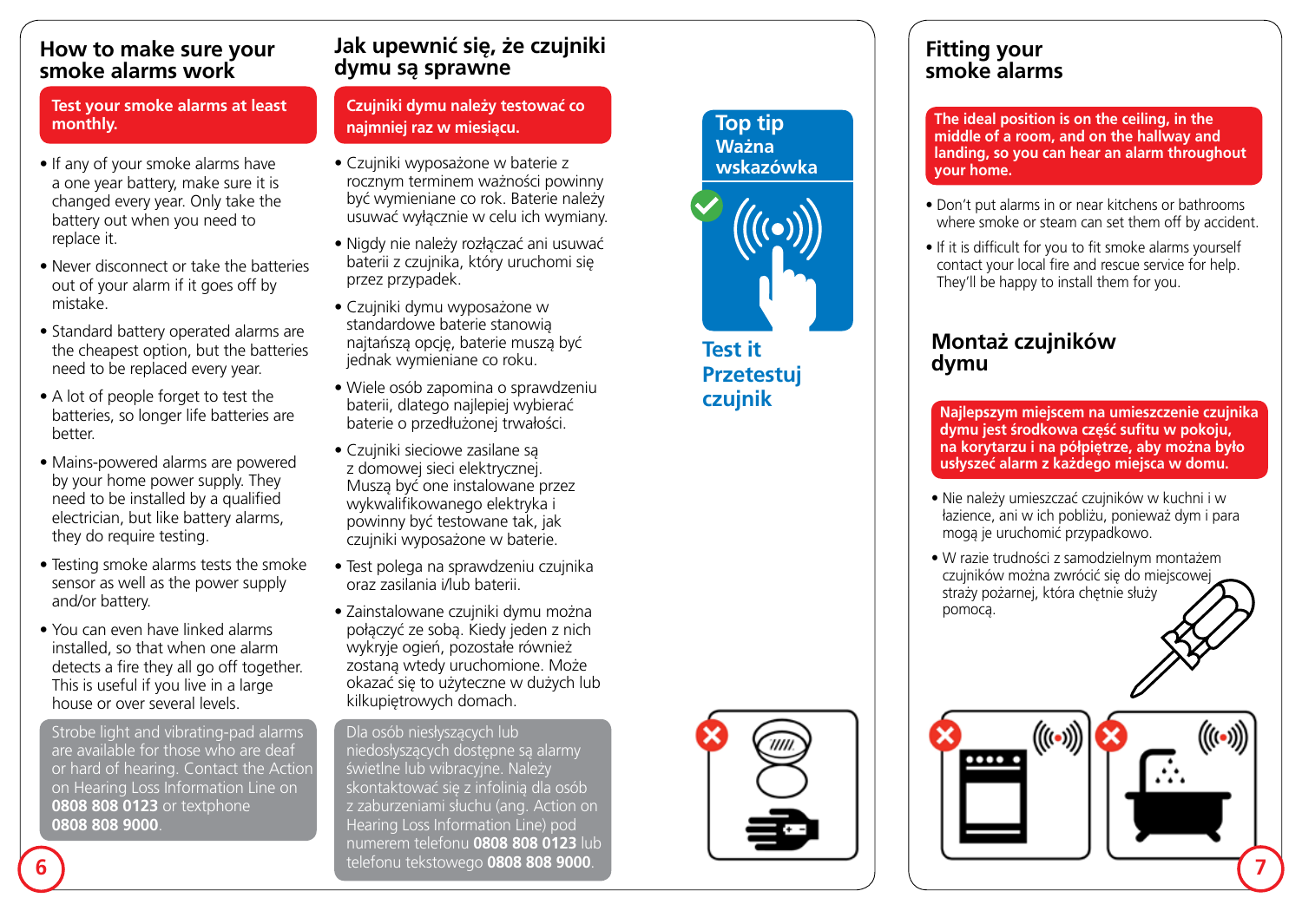#### **Looking after your smoke alarms**

- Make testing your smoke alarms part of your regular household routine.
- Test them by pressing the button until the alarm sounds. If it doesn't sound, you need to replace the battery.
- If a smoke alarm starts to beep on a regular basis, you need to replace the battery immediately.
- If it is a ten year alarm, you will need to replace the whole alarm every ten years.

#### **Other equipment you could consider**

- Fire blankets are used to put out a fire or wrap a person whose clothes are on fire. They are best kept in the kitchen.
- Fire extinguishers shoot out a jet to help control a fire. They are quick and simple to use, but always read the instructions first.
- Heat alarms can detect fires in kitchens where smoke alarms should not be placed.



**Test it Change it Replace it**



8 **1 Przecistuj czujnik Emien czujnik. Wymien czujnik. Moderni przecistany przecistalnym przecistamy organizmu przecista (1998) a przecista (1998) a przecista (1998) a przecista (1998) a przecista (1998) a przecista (199 Przetestuj czujnik Zmień czujnik. Wymień czujnik.**

# **Dbałość o czujniki dymu**

- Testowanie czujników dymu powinno stać się jedną z rutynowych czynności wykonywanych w domu.
- Czujniki należy testować naciskając przycisku do chwili uruchomienia alarmu. W razie braku sygnału dźwiękowego należy wymienić baterię.
- Jeśli czujnik zaczyna regularnie wydawać piszczący dźwięk, bateria powinna zostać natychmiast wymieniona.
- W przypadku czujników dziesięcioletnich należy wymieniać cały czujnik co dziesięć lat.

#### **Dodatkowe wyposażenie, które można wziąć pod uwagę**

- Koce przeciwpożarowe stosowane są do ugaszenia ognia lub zawinięcia osoby, na której zapaliło się ubranie. Najlepiej umieścić je w kuchni.
- Gaśnice przeciwpożarowe wyrzucają strumienie, które pomagają ugasić płomienie. Działają szybko i są proste w obsłudze, należy jednak zawsze zapoznać się z instrukcją obsługi przed ich użyciem.
- Czujniki ciepła sygnalizują pożar w kuchni, gdzie nie powinny być umieszczane czujniki dymu.





**This section will tell you how you can avoid fires in your home, including how to cook safely and take care with electrics, heaters, candles and cigarettes.**

#### **ZAPOBIEGANIE POŻAROM W KUCHNI POWODOWANYM CZĘSTO INSTALACJĄ ELEKTRYCZNĄ, PAPIEROSAMI I ŚWIECAMI**

**W tym rozdziale zostały zawarte informacje dotyczące sposobów unikania pożaru w domu, w tym bezpiecznego gotowania i obchodzenia się z urządzeniami elektrycznymi, grzejnikami, świecami oraz papierosami.**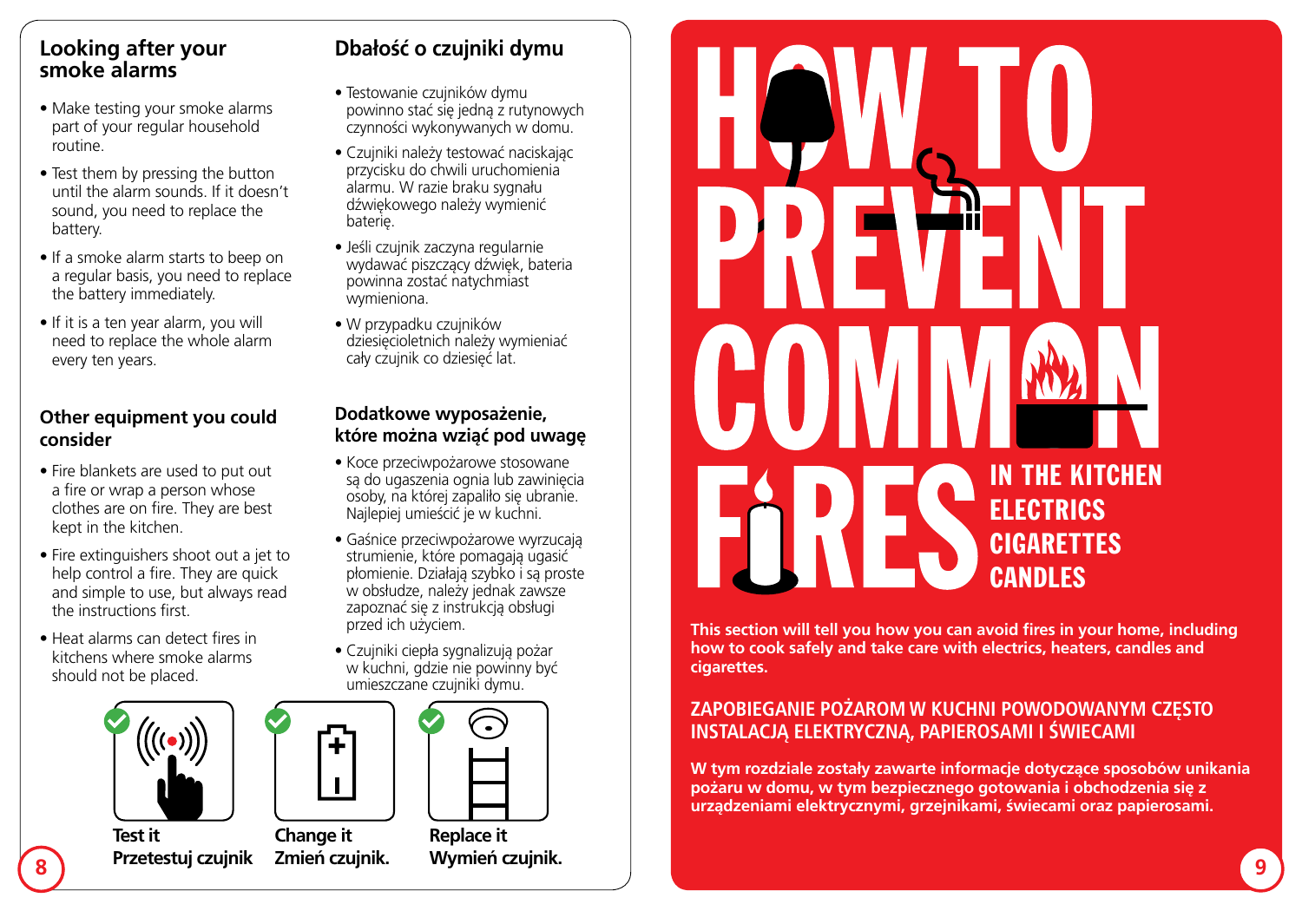# **In the kitchen**

#### **Cook safely**

 **Take extra care if you need to leave the kitchen whilst cooking, take pans off the heat or turn them down to avoid risk.**

- Avoid cooking when under the influence of alcohol.
- Avoid leaving children in the kitchen alone when cooking on the hob. Keep matches and sauce pan handles out of their reach to keep them safe.
- Make sure saucepan handles don't stick out – so they don't get knocked off the stove.
- Take care if you're wearing loose clothing they can easily catch fire.
- Keep tea towels and cloths away from the cooker and hob.
- Spark devices are safer than matches or lighters to light gas cookers, because they don't have a naked flame.
- Double check the cooker is off when you've finished cooking



**Keep out of reach Umieszczaj poza zasięgiem**

#### **Take care with electrics**

- Keep electrics (leads and appliances) away from water.
- Check toasters are clean and placed away from curtains and kitchen rolls.
- Keep the oven, hob and grill clean and in good working order. A build up of fat and grease can ignite a fire.

 **Don't put anything metal in the microwave**

#### **Deep fat frying**

- Take care when cooking with hot oil it sets alight easily.
- Make sure food is dry before putting it in hot oil so it doesn't splash.
- $\bullet$  If the oil starts to smoke it's too hot. Turn off the heat and leave it to cool.
- Use a thermostat controlled electric deep fat fryer. They can't overheat.

#### **What to do if a pan catches fire**

- Don't take any risks. Turn off the heat if it's safe to do so. Never throw water over it.
- Don't tackle the fire yourself.

# **W kuchni**

#### **Gotuj bezpiecznie**

 **Należy zachować szczególną ostrożność w razie konieczności wyjścia z kuchni podczas gotowania. Należy zdjąć garnki z kuchenki i wyłączyć palniki, aby uniknąć ryzyka.**

- Należy unikać gotowania znajdując się pod wpływem alkoholu.
- Należy unikać pozostawiania dzieci samych w kuchni podczas gotowania na kuchence. Zapałki i uchwyty do garnków należy trzymać w bezpiecznym miejscu poza zasięgiem dzieci, zapewniając im bezpieczeństwo.
- Należy upewnić się, że uchwyty od garnków nie wystają poza krawędź, aby nie zostały przypadkiem zrzucone z kuchenki.
- W razie noszenia luźnych ubrań należy uważać, aby nie zajęły się ogniem.
- Ścierki i serwetki należy trzymać z dala od kuchenki i palników.
- Zapalacze iskrowe są bezpieczniejsze od zapałek i standardowych zapalaczy do gazu, ponieważ nie stosuje się w nich otwartego płomienia.
- Po zakończeniu gotowania należy dokładnie sprawdzić czy kuchenka została wyłączona.

#### **Należy ostrożnie obchodzić się z urządzeniami elektrycznymi**

- Przewody i urządzenia elektryczne należy umieszczać z dala od wody.
- Tostery należy utrzymywać w czystości i umieszczać z dala od zasłon i ręczników papierowych.
- Piekarnik, palniki i grill należy utrzymywać w dobrym stanie technicznym. Nagromadzony tłuszcz może zająć się ogniem.

 **W kuchence mikrofalowej nie należy umieszczać żadnych metalowych elementów.**

#### **Smażenie w głębokim tłuszczu**

- Należy zachować ostrożność podczas smażenia na gorącym tłuszczu, który może łatwo się zapalić.
- Należy upewnić się, że produkty wkładane do gorącego tłuszczu są suche, co zapobiega jego rozpryskiwaniu.
- Kiedy olej zaczyna dymić jest zbyt gorący. Należy wtedy wyłączyć palnik lub płytę i poczekać, aż ostygnie.
- Należy używać frytkownicy elektrycznej z termostatem, która się nie przegrzewa.

#### **Co zrobić gdy patelnia zajmie się ogniem**

- Nie należy podejmować ryzyka. Jeśli to bezpieczne, należy wyłączyć palnik lub płytę. Nigdy nie należy polewać płonącej patelni wodą.
- Nie należy samodzielnie walczyć z ogniem.





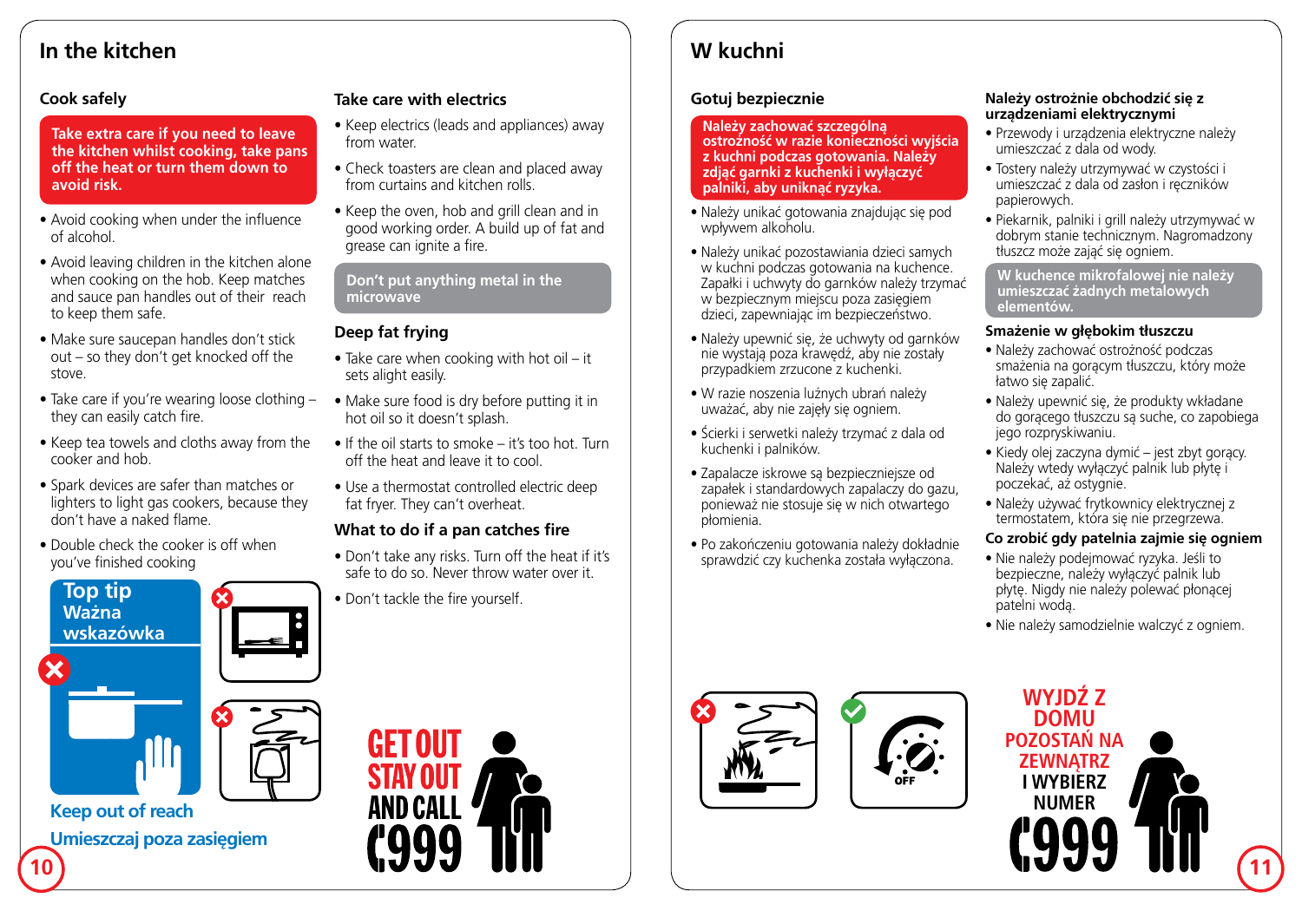### **Electrics**

#### **How to avoid electrical fires**

- Always check that you use the right fuse to prevent overheating.
- Make sure an electrical appliance has a British or European safety mark when you buy it.
- Certain appliances, such as washing machines, should have a single plug to themselves, as they are high powered.
- Try and keep to one plug per socket.
- When charging electrical goods, follow the manufacturer's instructions and look for the CE mark that indicates chargers comply with European safety standards.

**Top tip wskazówka Top tip Ważna** 



# **Don't overload**





# **Urządzenia elektryczne**

#### **Jak uniknąć zapalenia się instalacji elektrycznej**

- Należy upewnić się, że używany jest właściwy bezpiecznik, aby nie dopuścić do jego przegrzania.
- Podczas zakupu urządzeń elektrycznych należy upewnić się, że posiadają brytyjski lub europejski znak bezpieczeństwa.
- Urządzenia takie jak pralki powinny być podłączone do jednego gniazdka elektrycznego, ponieważ są urządzeniami wysokiej mocy.
- Należy starać się podłączać jedną wtyczkę do jednego gniazdka.
- Podczas ładowania urządzeń elektrycznych należy postępować zgodnie z instrukcją producenta oraz sprawdzić, czy znajduje się na nich znak CE świadczący o tym, że ładowarka spełnia europejskie normy bezpieczeństwa.

### **Know the limit!**

**An extension lead or adaptor will have a limit to how many amps it can take, so be careful not to overload them to reduce the risk of a fire.** 

**Appliances use different amounts of power – a television may use a 3amp plug and a vacuum cleaner a 5amp plug for example.**

# **Nie przeciążaj Zapoznaj się z limitem!**

**Przedłużacze i rozgałęźniki mają określone limity przypadających na nie amperów, należy więc uważać, aby ich nie przeciążać, co obniża ryzyko pożaru.** 

**Urządzenia mają różny pobór mocy. Na przykład odbiornik telewizyjny może mieć wtyczkę dostosowaną do trzech amperów, a odkurzacz do pięciu amperów.**

#### **Keep electrical appliances clean and in good working order to prevent them triggering a fire.**

- Keep your eyes peeled for signs of dangerous or loose wiring such as scorch marks, hot plugs and sockets, fuses that blow or circuit-breakers that trip for no obvious reasons, or flickering lights.
- Check and replace any old cables and leads, especially if they are hidden from view – behind furniture or under carpets and mats.
- Unplugging appliances helps reduce the risk of fire.
- Unplug appliances when you're not using them or when you go to bed.

#### **Portable heaters**

- Try to secure heaters up against a wall to stop them falling over.
- Keep them clear from curtains and furniture and never use them for drying clothes.

#### **Using an electric blanket**

- Store electric blankets flat, rolled up or loosely folded to prevent damaging the internal wiring.
- Unplug blankets before you get into bed, unless it has a thermostat control for safe all-night use.
- Try not to buy second hand blankets and check regularly for wear and tear.
- Always follow the manufacturer's instructions.

#### **Furniture**

• Always ensure that your furniture has the fire-resistant permanent label.



- Należy zwracać szczególną uwagę na wszelkie oznaki zagrożeń lub poluzowanej instalacji elektrycznej, takich jak ślady przepalenia, nagrzane wtyczki i gniazdka, przepalające się bezpieczniki lub wyłączające się bez powody wyłączniki elektryczne oraz migoczące światła.
- Należy sprawdzić i wymienić wszystkie stare kable i przewody, szczególnie te niewidoczne, ukryte za meblami, pod dywanami lub matami.
- Odłączenie urządzeń z sieci zmniejsza ryzyko pożaru.
- Należy odłączać z sieci urządzenia, które nie są używane oraz przed pójściem spać.

#### **Grzejniki przenośne**

- Grzejniki należy ustawiać przy ścianie zabezpieczając przed przewróceniem.
- Grzejniki należy ustawiać z dala od zasłon i mebli, nigdy nie używać ich do suszenia odzieży.

#### **Korzystanie z koca elektrycznego**

- Nie należy składać koców elektrycznych, aby nie uszkodzić przewodów wewnętrznych. Przechowywane koce powinny być rozłożone lub zwinięte.
- Jeśli koc nie posiada termostatu zapewniającego jego bezpieczne używanie przez całą noc, należy go odłączyć od sieci przed zaśnięciem.
- Należy unikać zakupu koców używanych i regularnie sprawdzać ślady zużycia.
- Należy zawsze postępować zgodnie z instrukcjami producenta.

#### **Meble**

• Należy zawsze upewnić się, że meble posiadają etykietę ognioodporności.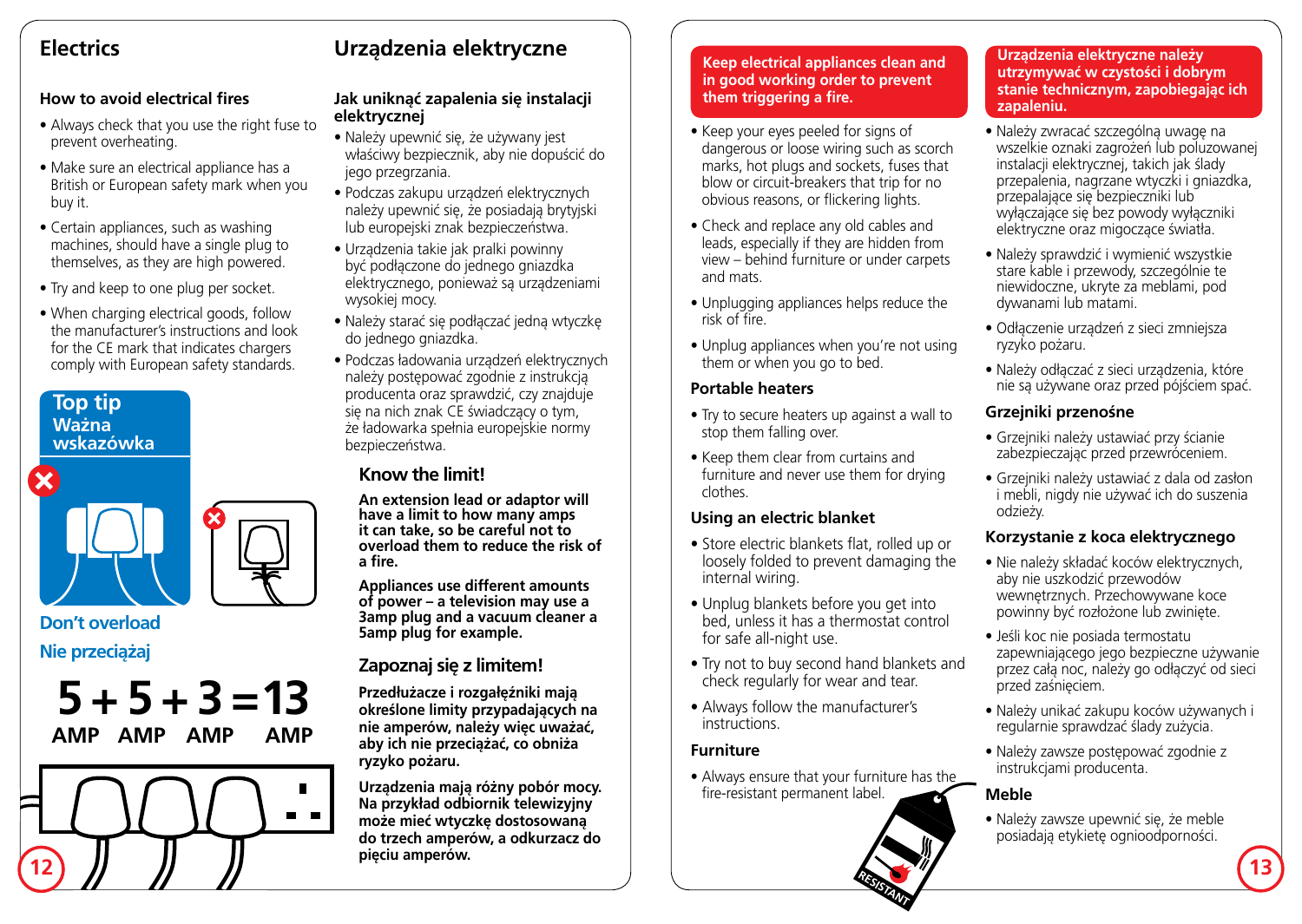#### **Cigarettes**

#### **Stub cigarettes out properly and dispose of them carefully. Put them out. Right out!**

- Never smoke in bed.
- Use a proper ashtray never a wastepaper basket.
- Make sure your ashtray can't tip over and is made of a material that won't burn.
- Don't leave a lit cigarette, cigar or pipe lying around. They can easily fall over and start a fire.
- Take extra care if you smoke when you're tired, taking prescription drugs, or if you've been drinking. You might fall asleep and set your bed or sofa on fire.
- Keep matches and lighters out of children's reach.
- Consider buying child resistant lighters and match boxes.



**Put them out. Right out! Gaś niedopałki. Natychmiast po wypaleniu papierosa!**

# **Papierosy**

 **Należy dokładnie gasić papierosy i ostrożnie wyrzucać niedopałki. Gaś niedopałki. Natychmiast po wypaleniu papierosa!**

- Nigdy nie należy palić w łóżku.
- Należy korzystać z właściwej popielniczki - nigdy nie wyrzucać niedopałków do kosza.
- Należy upewnić się, że popielniczka się nie przewróci i jest wykonana z ognioodpornego materiału.
- Nie należy zostawiać zapalonego papierosa, cygara ani fajki bez nadzoru. Mogą bowiem spaść i zaprószyć ogień.
- Należy zachować szczególną ostrożność paląc papierosy podczas dużego zmęczenia, zażywania leków na receptę lub spożywania alkoholu. Można wtedy bowiem zasnąć, zaprószając ogień w łóżku lub na kanapie.
- Zapałki i zapalniczki należy przechowywać poza zasięgiem dzieci.
- Należy rozważyć zakup zapalniczek i pudełek z zapałkami z zabezpieczeniem przed dziećmi.





**Na pudełkach zapałek znajduje się obecnie taki znak ostrzegawczy**

# **Candles**

 **Make sure candles are secured in a proper holder and away from materials that may catch fire – like curtains.**

- Put candles out when you leave the room, and make sure they're put out completely at night.
- Children shouldn't be left alone with lit candles.
- Keep pets away from lit candles.

### **Świece**

 **Świece należy umieszczać we właściwie zabezpieczonych świecznikach z dala od materiałów, które mogą zająć się ogniem, takich jak zasłony.**

- Świece należy zgasić przez wyjściem z pomieszczenia oraz upewnić się, że są dokładnie zgaszone przed pójściem spać.
- Nie należy zostawiać dzieci bez nadzoru przy zapalonych świecach.
- Zwierzęta należy trzymać z dala od zapalonych świec.



**Be careful with candles 14 15 Zachowaj ostrożność przy świecach**

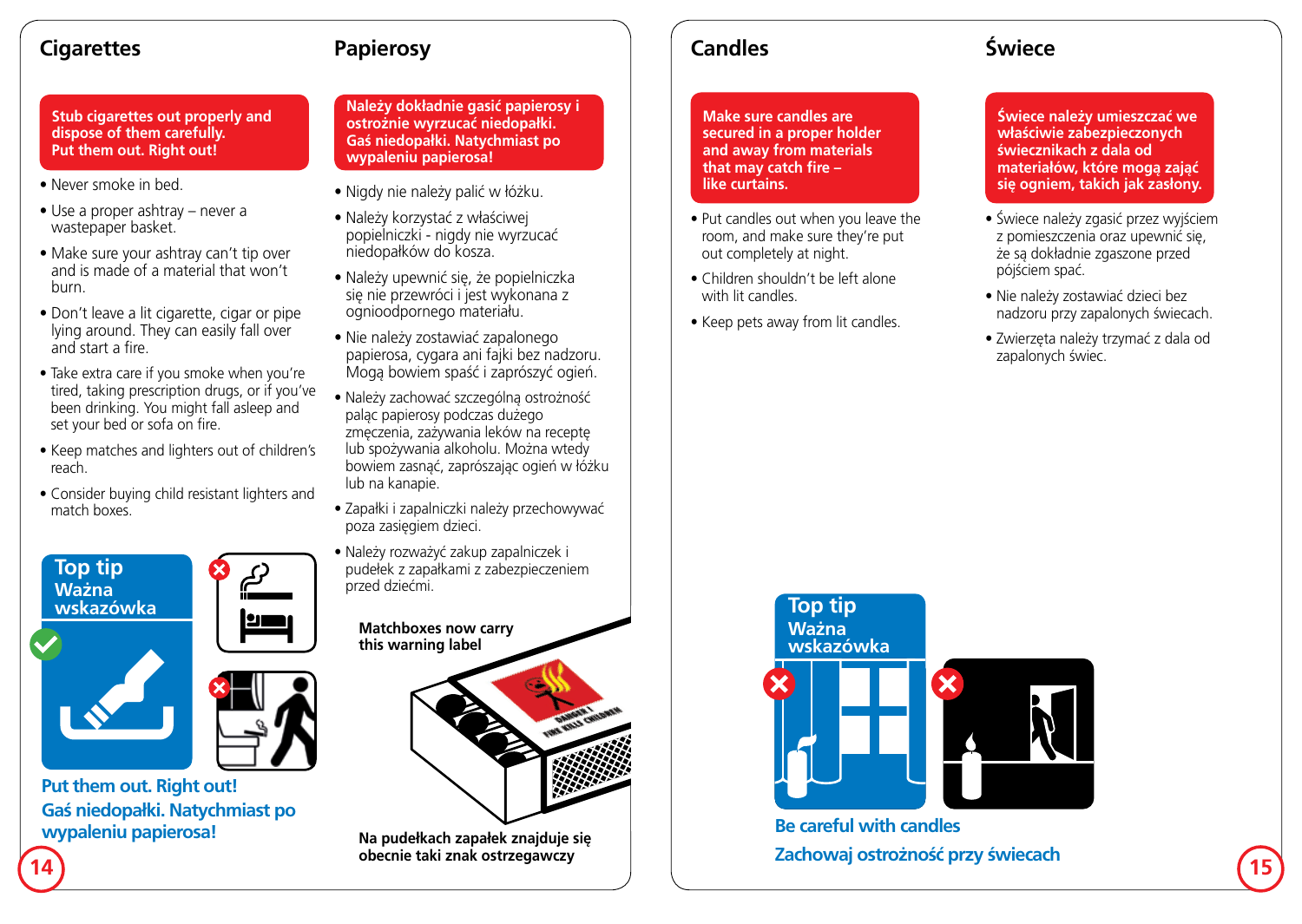**Fitting smoke alarms is the first crucial step to protecting yourself from fire. But what would you do if one went off during the night?**

**This section will help you make a plan ready for an emergency.**

# **ZAPLANUJ BEZPIECZNĄ DROGĘ EWAKUACJI**

ESCAPE

A SAFE

PLAN

**Montaż czujników dymu stanowi pierwszy i najważniejszy krok zabezpieczający przed pożarem. A jak należy postąpić kiedy alarm włączy się w nocy?**

**Ten rozdział pomoże przygotować się na taki wypadek.**

#### **Be prepared by making a plan of escape**

- Plan an escape route and make sure everyone knows how to escape.
- Make sure exits are kept clear.
- The best route is the normal way in and out of your home.
- Think of a second route in case the first one is blocked.
- Take a few minutes to practise your escape plan.
- Review your plan if the layout of your home changes.

#### **Należy opracować bezpieczny plan ewakuacji.**

- Planując drogę ewakuacji należy upewnić się, że każdy wie co powinien robić.
- Wyjścia nigdy nie powinny być zablokowane.
- Najlepszą drogę ewakuacji stanowi zwykła droga wejścia i wyjścia z domu.
- Należy przemyśleć dodatkową drogę ewakuacji na wypadek zablokowania pierwszej.
- Należy poświęcić kilka minut na przetestowanie swojego planu ewakuacji.
- Plan powinien być weryfikowany w razie zmiany układu domu.

#### **Ważna wskazówka**

**Top tip**





**Plan an escape route Zaplanuj drogę ewakuacji** **Keep door and window keys where everyone can find them**

**16 17 Klucze do drzwi i okien powinny być przechowywane w miejscu znanym wszystkim domownikom.**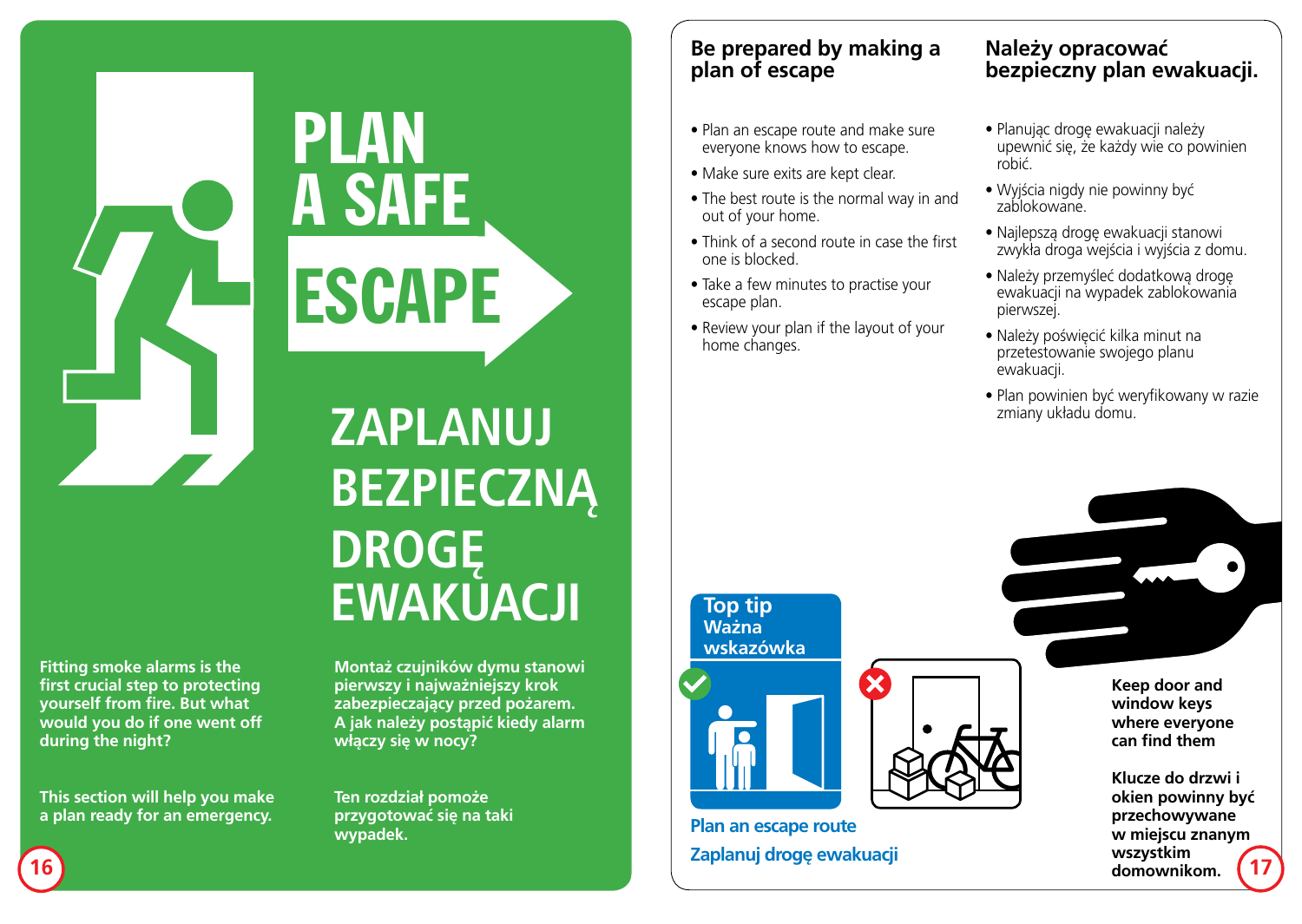#### **What to do if there is a fire**

#### **Don't tackle fires yourself. Leave it to the professionals.**

- Keep calm and act quickly, get everyone out as soon as possible.
- Don't waste time investigating what's happened or rescuing valuables.
- If there's smoke, keep low where the air is clearer.
- Before you open a door check if it's warm. If it is, don't open it – fire is on the other side.
- Call 999 as soon as you're clear of the building. 999 calls are free.

**Top tip Ważna wskazówka**



**Get out, stay out and call 999 Wyjdź z domu, pozostań na zewnątrz i zadzwoń pod numer 999**

#### **Jak postępować w razie pożaru**

#### **Nie należy gasić ognia samodzielnie. Tę czynność należy zostawić profesjonalistom.**

- Należy zachować spokój i jak najszybciej wyprowadzić wszystkich na zewnątrz.
- Nie należy tracić czasu na dochodzenie co się stało, ani na ratowanie kosztowności.
- W razie pojawienia się dymu należy zniżyć się jak najbliżej podłogi, gdzie powietrze jest czystsze.
- Przed otwarciem drzwi należy sprawdzić, czy nie są one nagrzane. Jeśli są, nie należy ich otwierać, ponieważ po drugiej stronie płonie ogień.
- Należy zadzwonić pod numer 999 natychmiast po opuszczeniu budynku. Połączenia z numerem 999 są bezpłatne.

#### **What to do if your escape is blocked**

#### **If you can't get out, get everyone into one room, ideally with a window and a phone.**

- Put bedding around the bottom of the door to block out the smoke.
- Call 999 then open the window and shout "HELP FIRE".
- If you're on the ground or first floor, you may be able to escape through a window.
- Use bedding to cushion your fall and lower yourself down carefully. Don't jump.
- If you can't open the window break the glass in the bottom corner. Make jagged edges safe with a towel or blanket.

#### **Jak postępować w razie blokady drogi ewakuacyjnej**

**Jeśli nie można wydostać się na zewnątrz, należy zgromadzić wszystkich w jednym pomieszczeniu, najlepiej z oknem i telefonem.**

- Należy ułożyć pościel u dołu drzwi, aby dym nie dostał się do środka.
- Należy zadzwonić pod numer 999, po czym otworzyć okno i krzyczeć "RATUNKU! PALI SIĘ!" (ang. "HELP FIRE!'').
- Osoby przebywające na parterze lub pierwszym piętrze mogą próbować uciec przez okno.
- Aby zamortyzować wypadek należy owinąć się w pościel i powoli zsunąć się w dół. Nie należy wyskakiwać przez okno.
- Jeśli nie można otworzyć okna, należy wybić szybę w jego dolnym rogu. Ostre krawędzie należy zabezpieczyć recznikiem lub kocem.





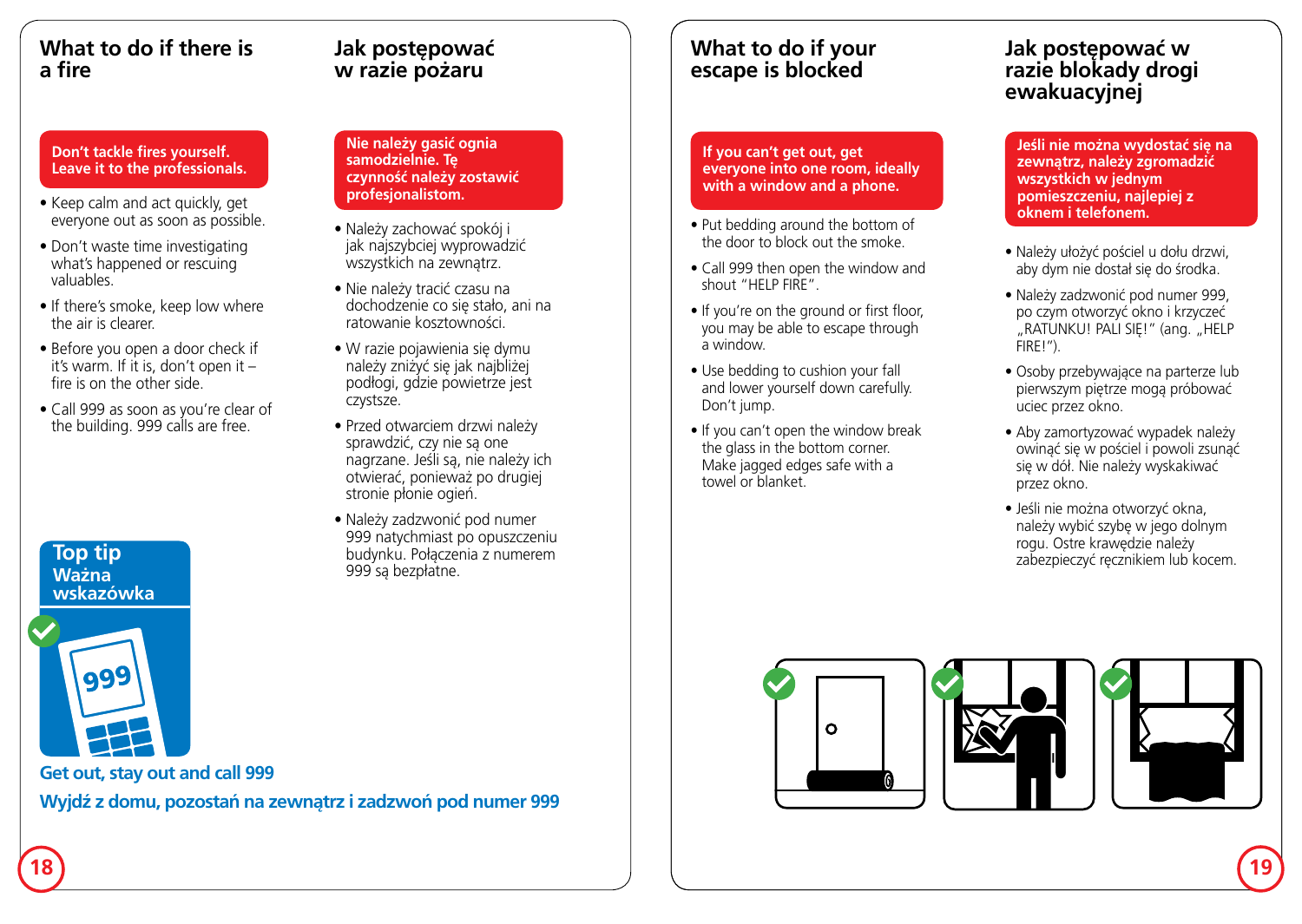#### **What to do if your clothes catch fire**

- Don't run around, you'll make the flames worse.
- Lie down and roll around. It makes it harder for the fire to spread.
- Smother the flames with a heavy material, like a coat or blanket.
- Remember, Stop, Drop and Roll!

#### **Jak postępować kiedy ubranie zajmie się ogniem**

- Nie należy biegać dookoła ponieważ zwiększy to tylko płomienie.
- Należy położyć się i turlać po ziemi. Zapobiegnie to rozprzestrzenianiu się ognia.
- Należy zdusić płomienie grubym materiałem, np. płaszczem lub kocem.
- Pamiętaj: zatrzymaj się, połóż i turlaj!

#### **How to escape from a high level building**

- As with all buildings, you should plan and practise an escape route.
- Avoid using lifts and balconies if there is a fire.
- It is easy to get confused in smoke. so count how many doors you need to go through to reach the stairs.
- Check there is nothing in the corridors or stairways that could catch fire – like boxes or rubbish.
- Make sure doors to stairways are not locked.
- Make sure everyone in the building knows where the fire alarms are.
- You should still get a smoke alarm for your own home, even if there is a warning system in the block.

#### **Jak wydostać się z wysokiego budynku**

- Tak jak w przypadku wszystkich budynków, należy zaplanować drogę ewakuacji i przetestować ją.
- W razie pożaru nie należy korzystać z wind ani balkonów.
- W dymie łatwo można stracić orientację, należy więc policzyć drzwi, które trzeba pokonać, aby dotrzeć do schodów.
- Należy upewnić się, że na korytarzach oraz klatkach schodowych nie ma nic, co mogłoby zająć się ogniem, np. pudełka lub śmieci.
- Drzwi na klatkę schodową nie powinny być zamykane na klucz.
- Wszystkie przebywające w budynku osoby powinny wiedzieć gdzie znajdują się alarmy przeciwpożarowe.
- Nawet jeśli w bloku znajduje się system ostrzegania przeciwpożarowego, w swoim mieszkaniu należy zamontować czujnik dymu.





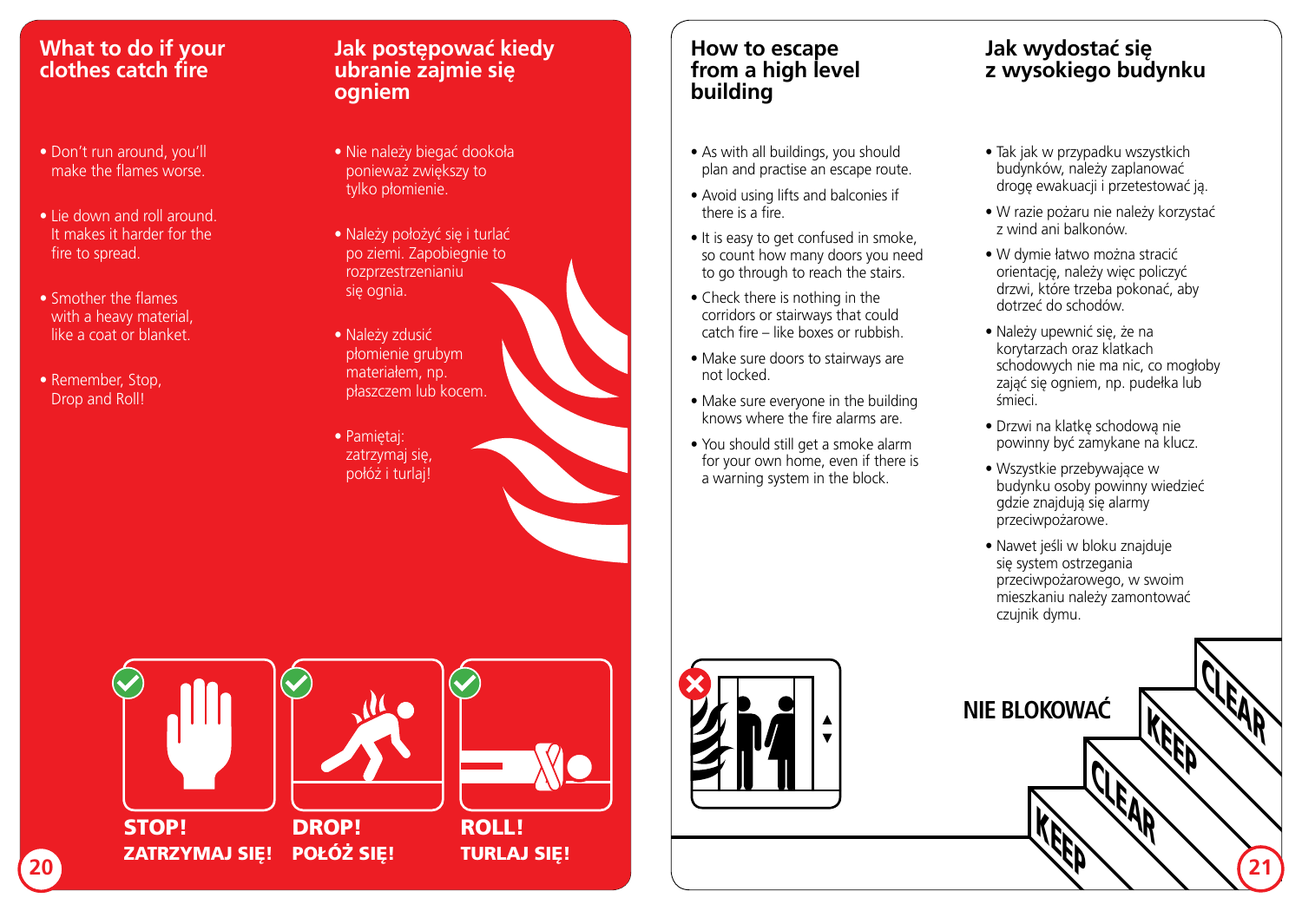# **MAKE A** BEDTIME **CHECK**

**You are more at risk from a fire when asleep. So it's a good idea to check your home before you go to bed.**

**Pożar stanowi większe zagrożenie podczas snu. Warto dokonać kontroli domu przed pójściem spać.**

# **KONTROLA PRZED SNEM**

Close inside doors at night to stop a fire from spreading.

Turn off and unplug electrical appliances unless they are designed to be left on – like your freezer.  $\Box$ 

Check your cooker is turned off.

Don't leave the washing machine on.

Turn heaters off and put up fireguards.

Put candles and cigarettes out properly.

Make sure exits are kept clear.

Keep door and window keys where everyone can find them.

| Należy zamykać na noc drzwi<br>wewnętrzne zapobiegając<br>rozprzestrzenianiu się ognia.                                                 |  |
|-----------------------------------------------------------------------------------------------------------------------------------------|--|
| Należy wyłączyć i odłączyć<br>z gniazdka urządzenia elektryczne,<br>o ile nie są przeznaczone do<br>całodobowej pracy (np. zamrażarka). |  |
| Należy sprawdzić czy kuchenka<br>została wyłączona.                                                                                     |  |
| Nie należy zostawiać włączonej<br>pralki.                                                                                               |  |
| Należy wyłączyć grzejniki<br>i założyć osłony na kominek.                                                                               |  |
| Należy dokładnie zgasić świece<br>i papierosy.                                                                                          |  |
| Należy upewnić się, że wyjścia<br>nie są zablokowane.                                                                                   |  |
| Klucze do drzwi i okien powinny<br>być przechowywane w miejscu<br>znanym wszystkim domownikom.                                          |  |

**Check list**

 $\Box$ 

 $\Box$ 







**Close inside doors at night 22 23 Zamykaj na noc drzwi wewnętrzne**